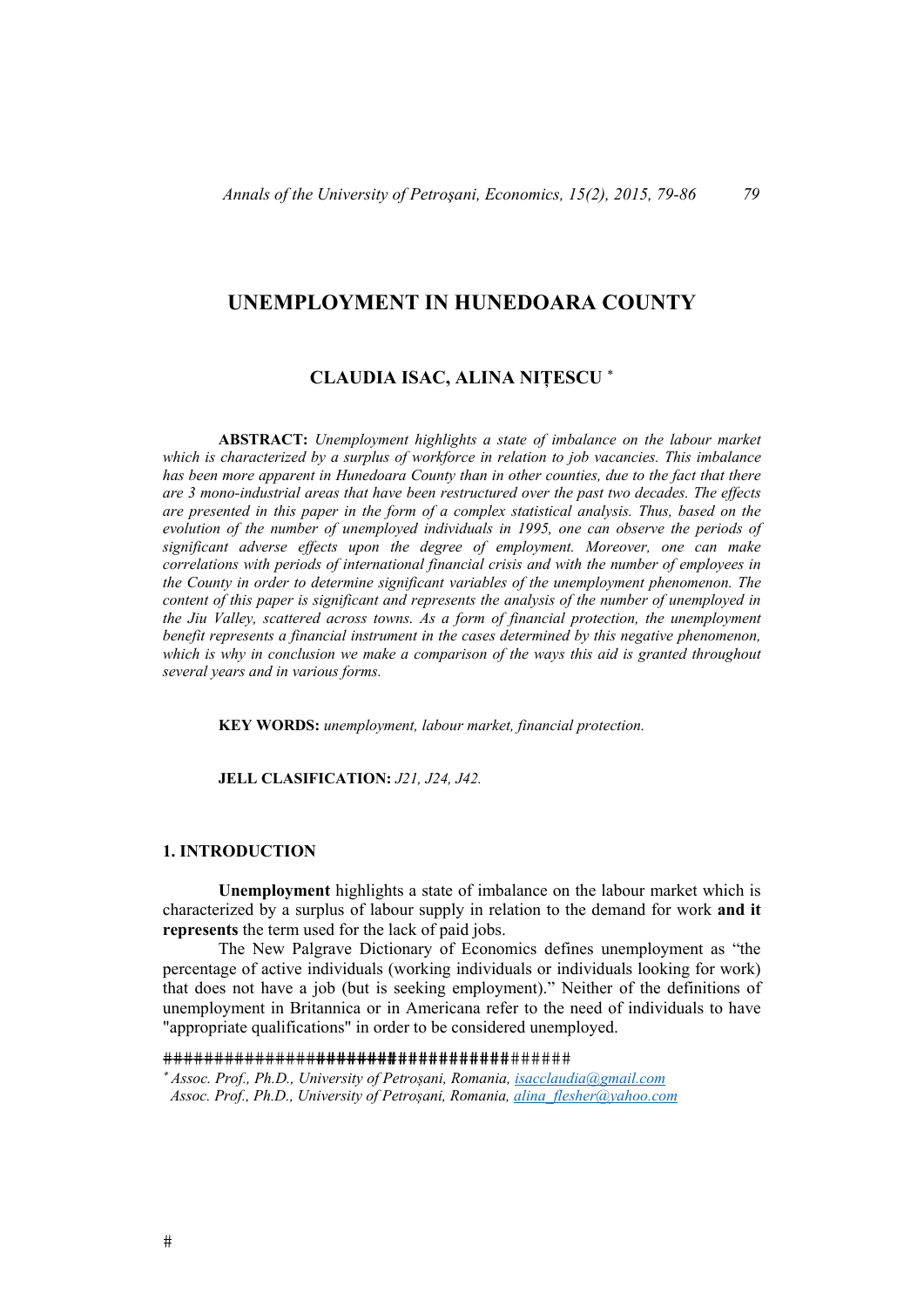In our country, unemployment and inflation had a similar evolution, reaching high percentages, in some periods, especially prior to the accession of Romania to the European Union. However, these high values are gradually reduced for two reasons: immigration of workforce and the extension of the period for granting unemployment allowance, thus being deleted from the records of the County Employment Agencies.

# **2. STATISTICAL ANALYSIS OF UNEMPLOYMENT IN HUNEDOARA COUNTY**

 The evolution of the number of unemployed in Hunedoara County is closely related to specific mining activities and metallurgy, which represent the basic activities for Hunedoara inhabitants.

Thus, in the table below reveals a great number of unemployed registered during 2000-2001, after closing down some mines and the Integrated Iron and Steel Plants in Călan and Hunedoara and the.

Another period with a significant unemployment rate for our County was registered during 2009 and 2010, when the effects of the international financial crisis could be felt in Hunedoara County as well.

| Years | The unemployed             | Out of which: | Unemployment<br>Unemployment |              |
|-------|----------------------------|---------------|------------------------------|--------------|
|       | registered with the        | Women         | rate - total                 | rate - women |
|       | <b>Employment Agencies</b> | (number of    | $(\%)$                       | $(\%)$       |
|       | (number of individuals)    | persons)      |                              |              |
| 1995  | 34223                      | 23327         | 12,0                         | 17,5         |
| 2000  | 39163                      | 19169         | 16,4                         | 17,5         |
| 2001  | 34516                      | 16582         | 15,3                         | 16,0         |
| 2002  | 21265                      | 10357         | 9,8                          | 10,5         |
| 2003  | 26616                      | 11314         | 12,5                         | 11,7         |
| 2004  | 23253                      | 10091         | 10,8                         | 10,4         |
| 2005  | 20150                      | 9418          | 9,4                          | 9,7          |
| 2006  | 13896                      | 6243          | 6,7                          | 6,5          |
| 2007  | 10087                      | 5351          | 4,8                          | 5,6          |
| 2008  | 13826                      | 7348          | 6,7                          | 7,8          |
| 2009  | 21819                      | 10312         | 10,7                         | 11,0         |
| 2010  | 16462                      | 7460          | 8,5                          | 8,1          |
| 2011  | 11155                      | 5152          | 6,0                          | 5,6          |
| 2012  | 12879                      | 6107          | 6,6                          | 6,7          |
| 2013  | 14476                      | 6831          | 7,5                          | 7,8          |

|  |  |  | Table 1. Status of unemployed individuals in Hunedoara County in the period 1995-2013 |
|--|--|--|---------------------------------------------------------------------------------------|
|  |  |  |                                                                                       |

*Source: http://www.ajofmhd.ro/*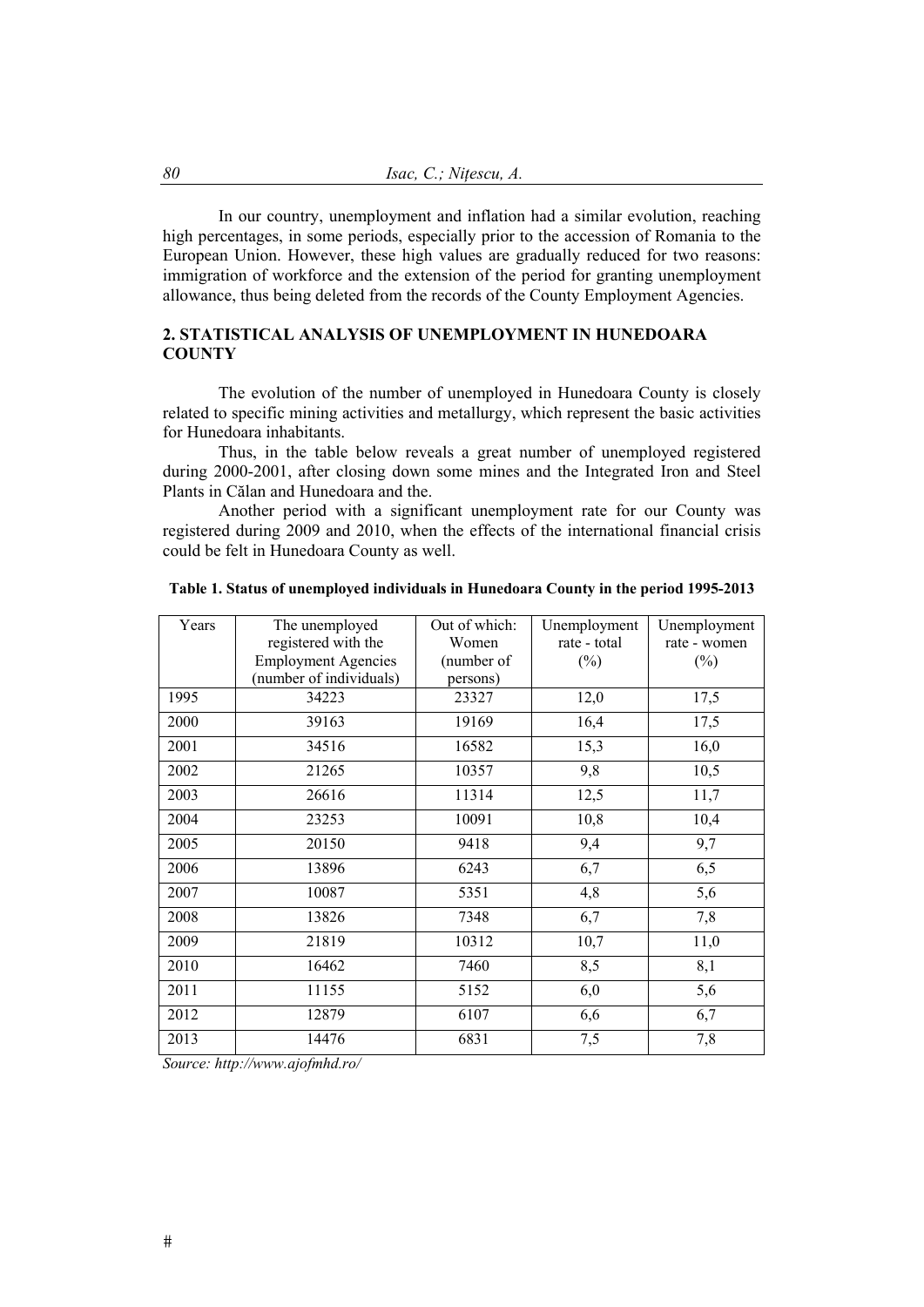If one can make an analysis of the structure of the unemployed individuals, it can be observed that during the entire period subject to analysis, the share of the unemployed is in favour of women, only in two years in 2010 and 2011 respectively, this share being smaller as compared to that of men.

The phenomenon of unemployment in Hunedoara County should be correlated with the number of employees, as well. From the point of view of their number, the years between 2008-2013 registered a decrease by over 22,000, which means more than 20%. Obviously this decrease is determined by several factors, one of them being the migration phenomenon to other countries, especially to England and Germany.



*Source: http://www.ajofmhd.ro/* 

### **Figure 1.**

|                                                                      | 2008   | 2009   | 2010   | 2011   | 2012   | 2013   |
|----------------------------------------------------------------------|--------|--------|--------|--------|--------|--------|
| Total                                                                | 128927 | 118140 | 108851 | 106870 | 108047 | 106384 |
| Agriculture, forestry and<br>fishing                                 | 3065   | 2568   | 2275   | 2236   | 2356   | 2303   |
| Industry                                                             | 51622  | 43753  | 42967  | 41812  | 4275   | 42254  |
| Out of which: mining<br>industry                                     | 123131 | 11228  | 9543   | 8880   | 8109   | 7826   |
| Processing industry                                                  | 32669  | 26239  | 26156  | 26263  | 27925  | 27781  |
| Electricity, thermal<br>energy, gas and hot<br>water                 | 3287   | 3046   | 3585   | 3231   | 3090   | 2994   |
| Water distribution,<br>sanitation and<br>decontamination<br>services | 3353   | 3240   | 3683   | 3438   | 3631   | 3655   |
| Constructions                                                        | 12405  | 9810   | 7491   | 8195   | 9775   | 8410   |

**Table 2. Status of employees in Hunedoara County between 2008 and 2013, according to fields of activity**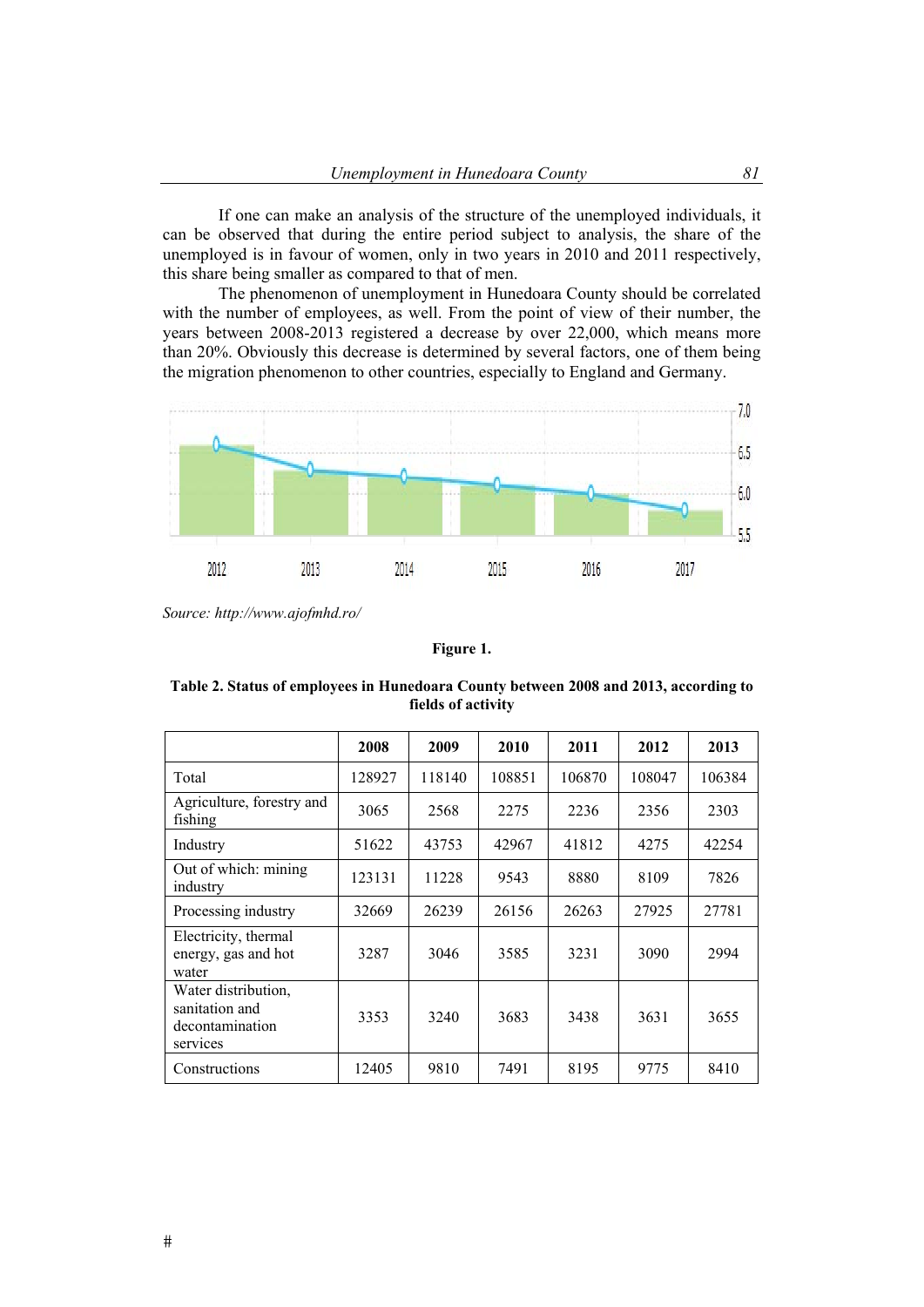*82 Isac, C.; Nițescu, A.* 

| Wholesale and retail<br>sale, motor vehicles and<br>motorcycles repairs | 23210 | 22124 | 19914 | 20524 | 19740 | 19553 |
|-------------------------------------------------------------------------|-------|-------|-------|-------|-------|-------|
| Transportation and<br>storage/warehousing                               | 5307  | 5563  | 4970  | 4949  | 4798  | 4112  |
| Hotels and restaurants                                                  | 2645  | 2477  | 2222  | 2145  | 2071  | 2533  |
| Information and<br>communication                                        | 819   | 904   | 768   | 777   | 730   | 771   |
| Business mediation and<br>insurances                                    | 1616  | 1591  | 1438  | 1301  | 1270  | 1882  |
| Real estate                                                             | 400   | 313   | 321   | 271   | 297   | 344   |
| Professional, scientific<br>and technical activities                    | 1908  | 1791  | 1681  | 1738  | 1751  | 1654  |
| Administrative services<br>and support activities                       | 3676  | 3819  | 3122  | 2643  | 3095  | 3426  |
| Public administration<br>and defense; public<br>social insurances       | 5161  | 5009  | 4444  | 3891  | 3726  | 3821  |
| Education                                                               | 7482  | 7886  | 7626  | 7186  | 6783  | 7112  |
| Health and social<br>assistance                                         | 8395  | 9083  | 8280  | 7861  | 7563  | 7453  |
| Cultural, sports and<br>leisure activities                              | 379   | 617   | 563   | 626   | 707   | 736   |
| Other activities within<br>the national economy                         | 837   | 832   | 769   | 715   | 630   | 701   |

*Source: http://www.ajofmhd.ro/* 

If you make an analysis of the changes in the number of employees per economic activities, one can observe a more or less decrease in the number of employees, with minor exceptions, such as Active. The greatest reduction is apparent in the mining industry where the number of 12,313 employees in 2008, was reduced by over 25%, reaching 7,826 employees in 2013.

According to AJOFM (County Agency for Employment) statistics from July 2014, the rate of unemployment in Hunedoara County increased by 0.09 percentage points, reaching the level of 5.43% by late august. However, as compared to the unemployment rate recorded at the end of August 2013, it has produced a decrease by 1.09%.

During August 2014, the County Agency for Employment in Hunedoara registered 2,078 unemployed individuals, out of which 218 come from current layoffs. At the end of the same month, the total number of unemployed in Hunedoara County was of 10.541, out of which 4,251 received unemployment benefits, while 6,290 did not receive any benefits. At the same time, during August 2014, 1,881 individuals were removed from the records of the Hunedoara County Agency for Employment.

Nevertheless, it must be outlined that during August this year 1,153 persons managed to get a job, out of which 263 with permanent labour contracts and 890 with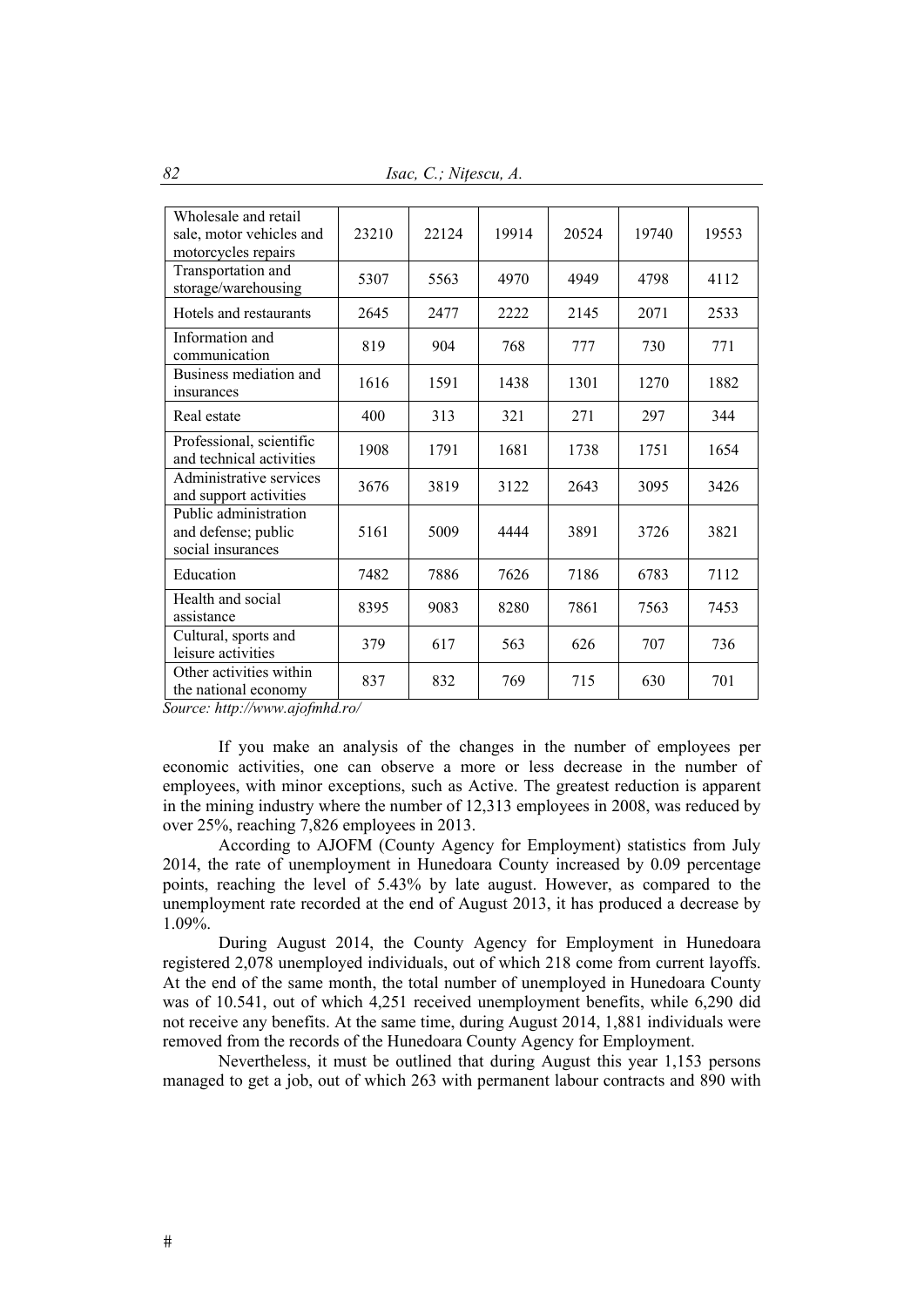limited time work contracts. As far the region is concerned, Hunedoara, Deva, Petrosani and Orastie municipalities, as well as Hateg have the greatest number of unemployed individuals, over 1,200 in each of these towns.

According to official data, in comparison with February 2015, the unemployment rate in Hunedoara County has decreased to 6.45% by the end of March 2015. Comparing the unemployment rate recorded at the end of March 2014 with the one in February 2015 one can find that they are identical.

In March, the County Agency for Employment from Hunedoara registered 2,532 unemployed persons, of which 348 resulted from current layoffs. The total number of unemployed in Hunedoara County in March 2015, was of 12.518, out of which 3.822 received unemployment benefits and 8.696 did not receive any benefits. Among the total, there are 6,144 women.

Considering their scattering across the Jiu Valley, we find that there are: 1.484 in Petrosani (352 of them get unemployment benefits), 620 in Lupeni (112 of them get unemployment benefits), 726 in Vulcan (162 of them get unemployment benefits) and 786 in Petrila (182 of them get unemployment benefits). In Brad one can find the highest number of unemployed persons, namely 1909.

 The unemployment rate in Hunedoara County has decreased, reaching 6.01% by the end of April 2015. In April 2010, the records of Hunedoara County Employment Agency (AJOFM) registered 2,301 unemployed individuals, of which 307 come from current staff layoffs. At the end of April 2015, the total number of unemployed in Hunedoara County was 11,652, 3,577 of which got unemployment benefits while 8.075 did not receive any benefits. The total number of unemployed persons in Huneodara County includes 5,598 women by the end of April 2015.

In the Jiu Valley, the number of unemployed represents, just like before, about 30 % of the total of 11,652 unemployed individuals from Hunedoara. According to the Agencies for employment, 1,444 unemployed can be found in Petroşani, 590 in Lupeni (the smallest number in the Jiu Valley), 698 in Vulcan and 732 in Petrila.



*Source: http://www.ajofmhd.ro/* 

**Figure 2. The situation of unemployed individuals in towns from the Jiu Valley in 2015**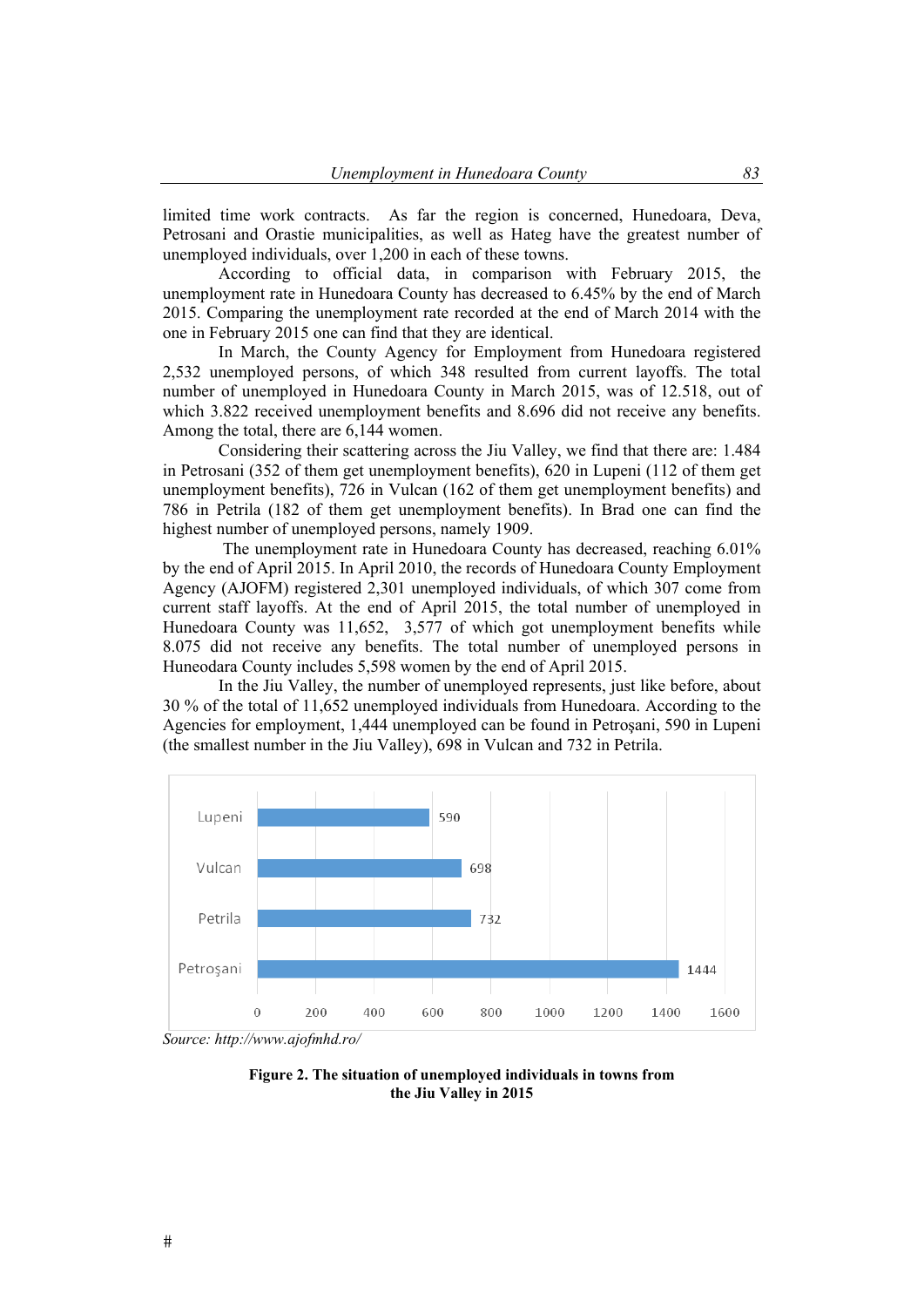At the same time, throughout April 2015, 3,167 persons have been removed from the records of the Hunedoara County Employment Agency. During the same month 1,555 individuals managed to get a job, 464 of which signed limited time contracts and 1,091 signed permanent contracts.

# **3. FINANCIAL INSTRUMENTS FOR THE PROTECTION OF THE UNEMPLOYED**

Financial instruments for the protection of the unemployed can be multiple, the most important being the following: the unemployment benefit or aid, the aid for vocational integration, the allowances for graduates, compensatory payments etc. According to the budget of each County Agency for Employment, these financial instruments are granted to all applicants and they represent a form of social protection.

| Years | Total  | $Um-$<br>employment<br>benefit | Professiona<br>l integration<br>aid | Support<br>allowance | Graduate<br>allowance | Qualificati<br>on and<br>retraining<br>of the un-<br>employed | Compensatory<br>payments | Other<br>expenditure |
|-------|--------|--------------------------------|-------------------------------------|----------------------|-----------------------|---------------------------------------------------------------|--------------------------|----------------------|
| 1995  | 9505   | 3456                           | 844                                 | 2502                 | 234                   | 39                                                            |                          | 2430                 |
| 2000  | 275281 | 69580                          | 10456                               | 57781                | 1210                  | 727                                                           | 111817                   | 23700                |
| 2001  | 236805 | 94129                          | 10864                               | 41570                | 1706                  | 730                                                           | 23486                    | 64350                |
| 2002  | 270231 | 130320                         | 11908                               | 32707                | 3586                  | 1178                                                          | 5025                     | 35527                |
| 2003  | 467990 | 259513                         | 10805                               | 7643                 | 6146                  | 1380                                                          | 4264                     | 178249               |
| 2004  | 842983 | 571089                         | 15849                               | 918                  | 9129                  | 2709                                                          | 5383                     | 237926               |
| 2005  | 87913  | 61132                          | 1616                                |                      | 1269                  |                                                               | 910                      | 22987                |
| 2006  | 86456  | 57389                          | 876                                 |                      | 1276                  |                                                               | 521                      | 26344                |
| 2007  | 69801  | 43581                          | 687                                 |                      | 1005                  |                                                               | 571                      | 23971                |
| 2008  | 53453  | 28303                          | 711                                 |                      | 1170                  |                                                               | 1701                     | 21548                |
| 2009  | 103867 | 67277                          | 704                                 | ٠                    | 670                   |                                                               | 1298                     | 25087                |
| 2010  | 148417 | 98900                          | 748                                 | ٠                    | 669                   | ٠                                                             | 1617                     | 45482                |
| 2011  | 81176  | 55501                          | 528                                 | ٠                    | 604                   | ٠                                                             |                          | 34543                |
| 2012  | 63713  | 38509                          | 504                                 | -                    | 614                   | ٠                                                             |                          | 24544                |
| 2013  | 61336  | 36177                          | 533                                 | ٠                    | 725                   | ٠                                                             |                          | 23901                |

| Table 3. Situation of benefits granted to the unemployed from Hunedoara County |
|--------------------------------------------------------------------------------|
| between the years 1995 - 2013                                                  |

*Source: http://www.ajofmhd.ro/* 

If we take into consideration the unemployment aid or benefit that was granted since 2008 to 2014, one can observed that after an average annual increase of nearly 50%, they amounted to 98900 thousand lei, continuing to decrease to 27% by 2014.

### **4. CONCLUSIONS**

Employment in economic and social activities and unemployment reveal how the labour market works. Unemployment is considered an economic phenomenon with adverse effect on the working population who cannot find jobs. So far unemployment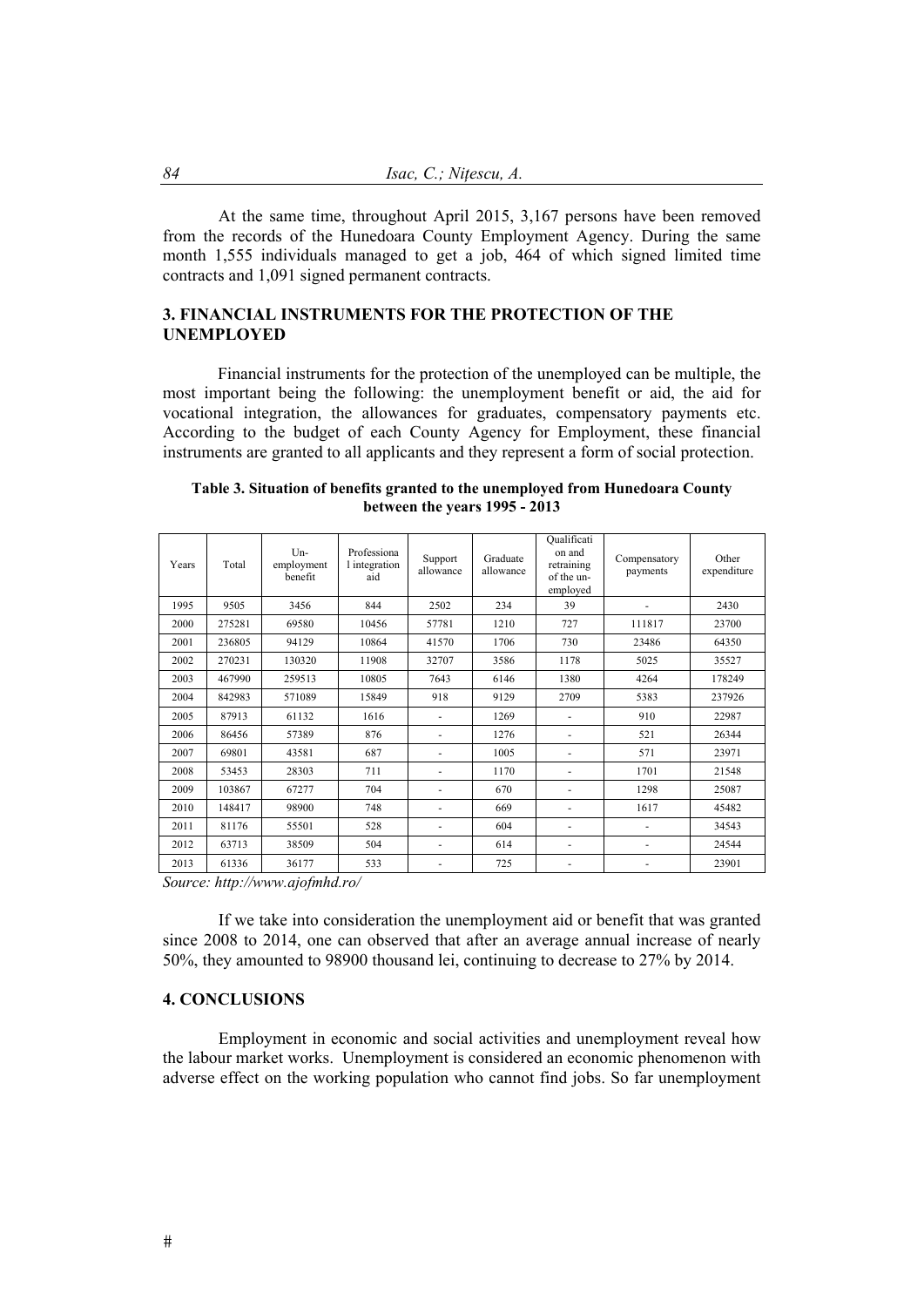is considered the lack of work demand. In Hunedoara County this phenomenon had negative effects which became more obvious in certain periods.



**Figure 3. Changes in the sums granted as unemployment benefits in the period 2008-2014** 

In general, in our county unemployment was more striking than in other counties, because of the fact that there are 3 mono-industrial areas that have been restructured over the past two decades, namely the Jiu Valley famous for exploiting coal, Hunedoara-Călan area known for its steel industry and Brad - the mining exploitation of precious metals, particularly gold.

# **REFERENCES:**

- **[1]. Albu, L.L., Caraiani, P., Iordan M.** *Comisia Națională de Prognoză, Perspectivele pieței muncii din România în contextul Strategiei Europa 2020,* http://www.cnp.ro/inovatie/ docs/seminar-studii-25-062012/Rezumat%20studiu%20Piata%20muncii.pdf, [Accessed 28 May 2015]
- **[2]. Crețu, A.Ș.** (2010) *Flexibilizarea pieței muncii,* Editura ASE, București
- **[3]. Dima, L.** (2002) *Dreptul muncii și securității sociale. Sinteze și grile,* Editura C.H.Beck, **București**
- **[4]. Fleșer, A.** (2009) *Economie II Sinteze şi aplicaţii*, Editura Universitas, Petroşani
- **[5]. Mocanu, I.** (2008) *Șomajul în România. Dinamica și diferențieri geografice***,** Editura Universitară, București
- **[6]. Mocanu, I.** (2008) *Piața muncii din România. Discontinuități temporale și teritoriale,*  Editura Universitară, București
- **[7]. Roman, M.** *Resursele umane în România. Evaluare și eficență,* Biblioteca digitală ASE, http://www.biblioteca-digitala.ase.ro/biblioteca/carte2.asp?id=257&idb
- **[8]. Sdrobis, D.** (2014) *Limitele meritocrației într-o societate agrară. Șomaj intelectual și radicalizare politică a tineretului în România interbelică.* Editura Polirom, Iași
- **[9].** \*\*\* (2009) *Asigurări pentru șomaj*, Editura ConFisc, București